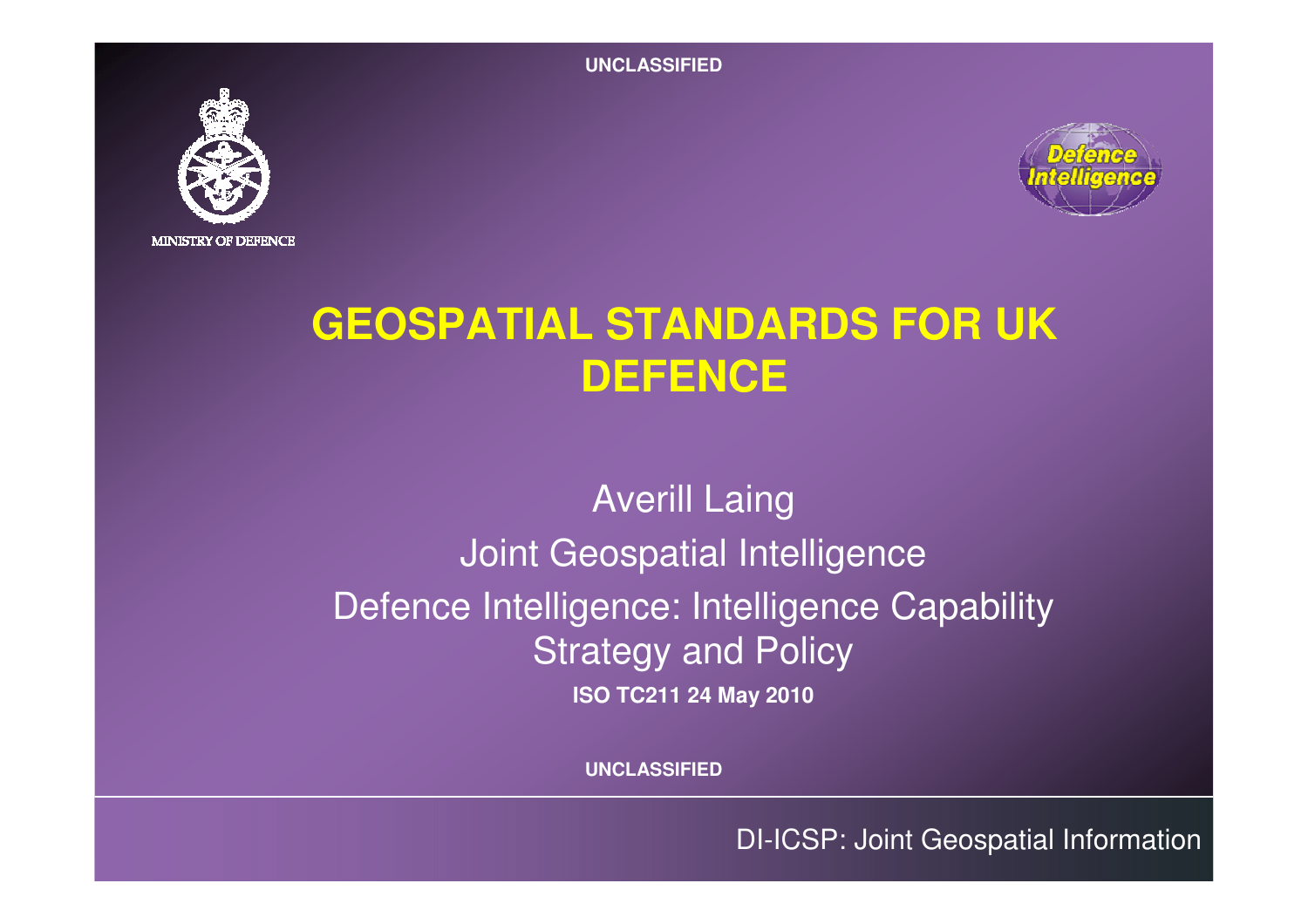# **Why does defence need geospatial standards?**

- **Geospatial standards are critical to defence effectiveness**
	- **Interoperability – data sharing**
	- **Effective delivery – to preserve integrity of data**
	- **Timely delivery – some ops may be time dependant**
	- **Through-life cost – bespoke systems may be unsustainable**
- **Driven by policy – JSP 465 / DEFSTAN 00-102**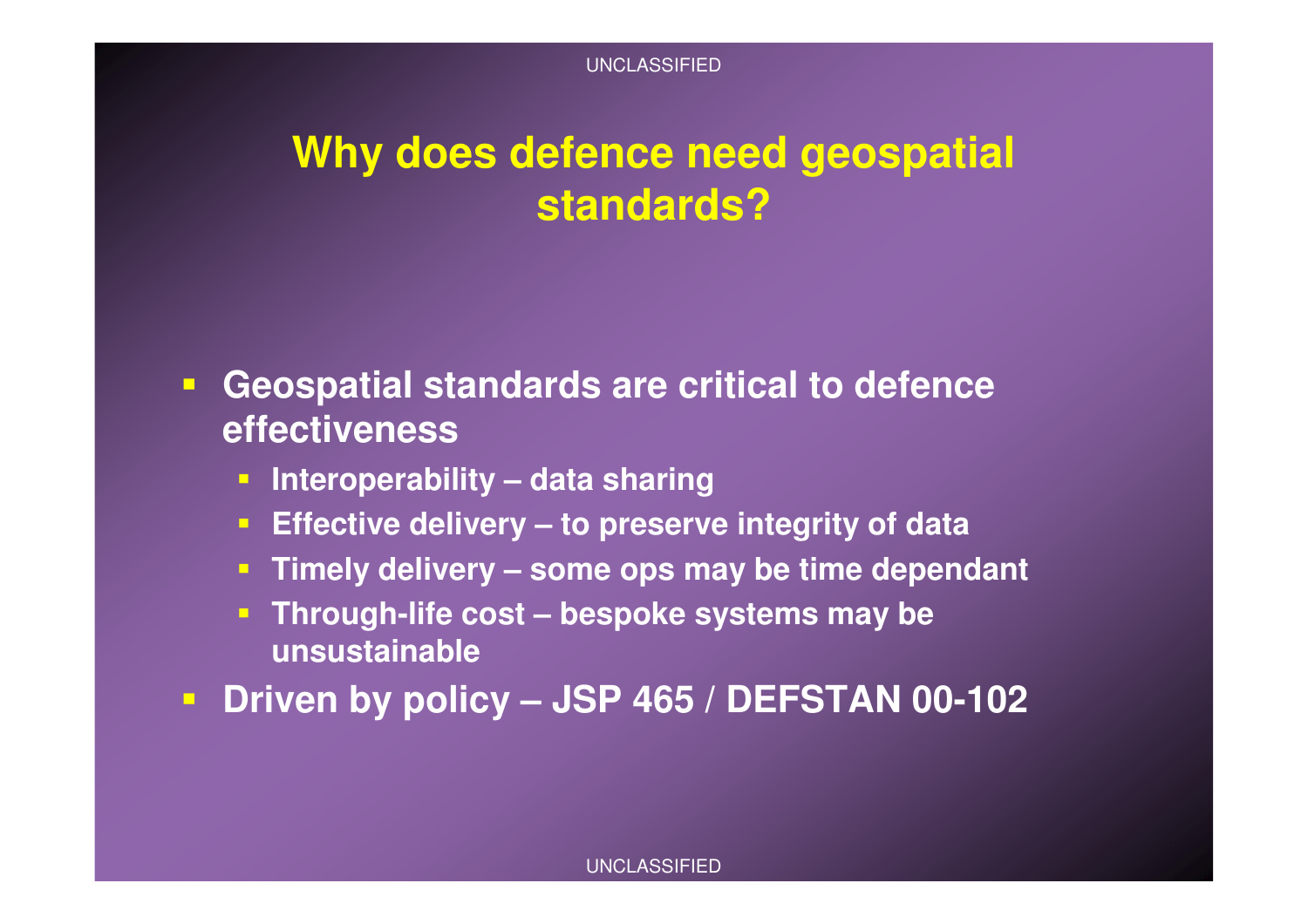#### UNCLASSIFIED

### Influences on Defence Standards Effort

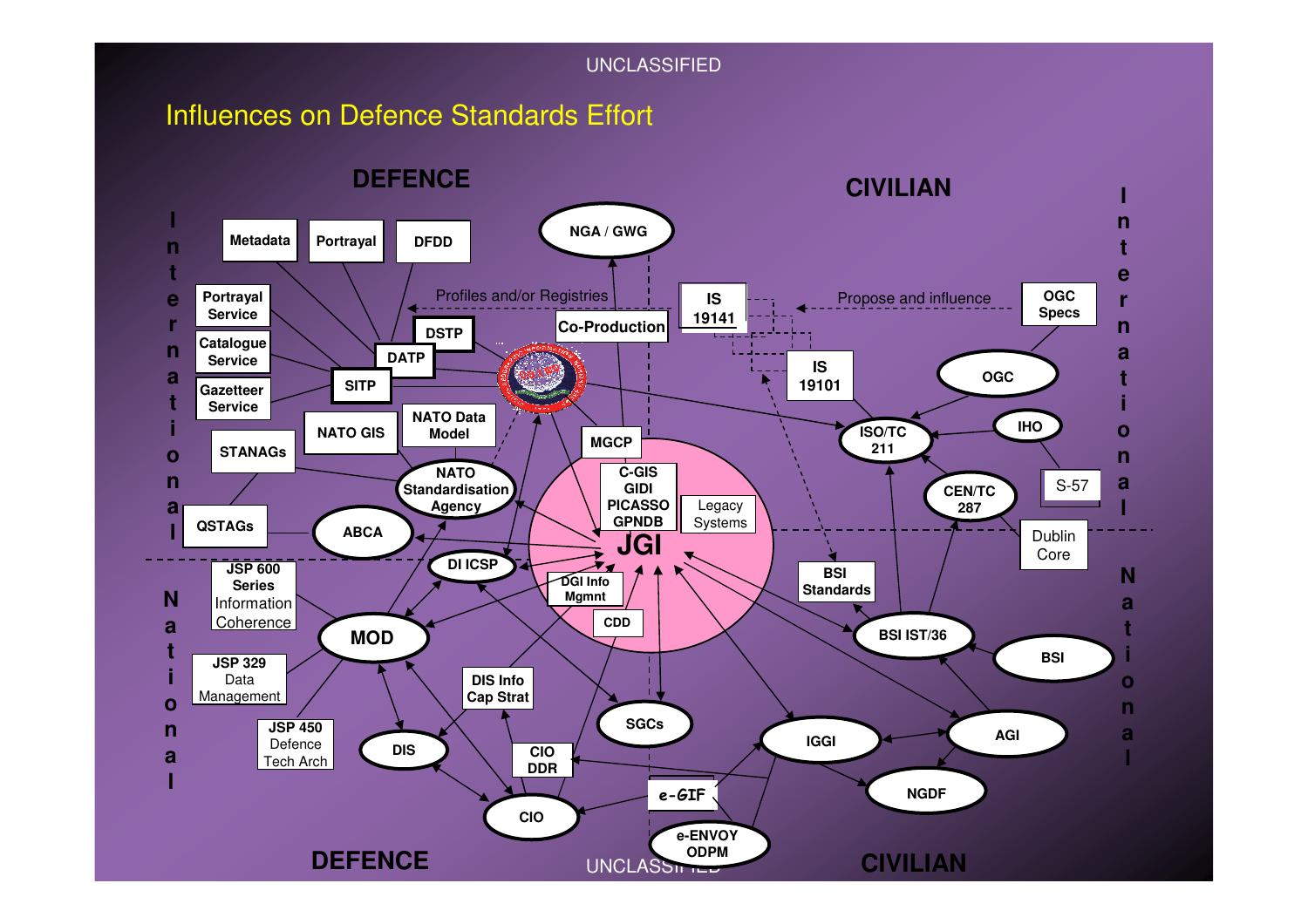## **Who develops these standards for defence?**

# **International**

- **IGeoWG: Interservice Geospatial Working Group under NATO Standardisation Agency. www.nsa.nato.int**
- **DGIWG: Defence Geospatial Information Working Group**
- $\overline{\Box}$  **National**
	- **GSSG: Geospatial Standards Steering Group**

#### UNCLASSIFIED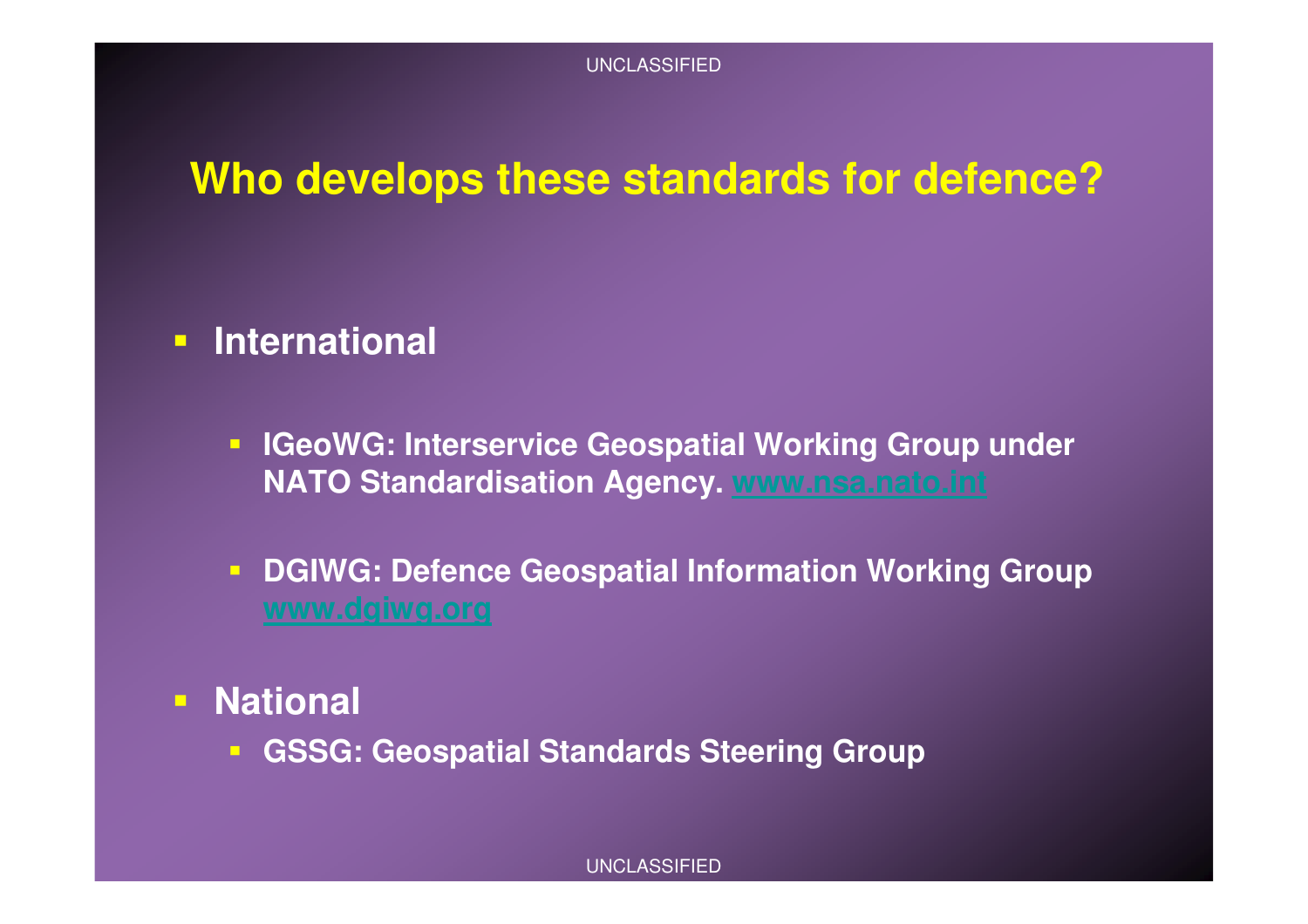### **Other important associations**

- **GWG: GeoInt Standards Working Group**
- **ABCA: Coalition Armies Standardisation Prog.**
- **W3C: World Wide Web Consortium**
- **ICAO: International Civil Aviation Organisation**
- **WMO: World Meteorological Organisation**
- **IHO: International Hydrographic Organisation**
- **DSTAN: UK Defence Standards**
- **UN: United Nations**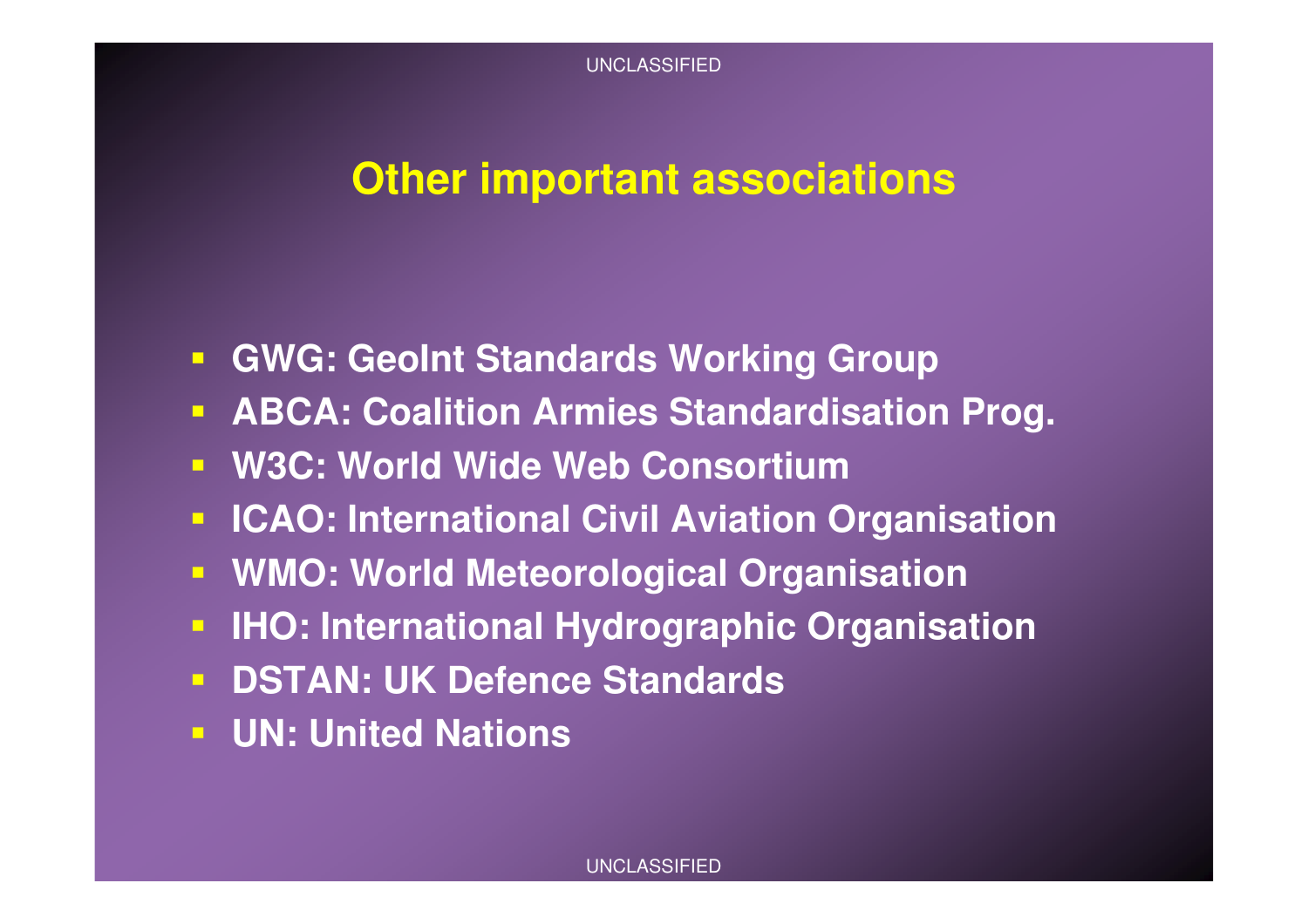# **National projects**

- **INSPIRE and MOD**
- **Common Symbology Project**
- **GSSG Technical Working Groups:**
	- **Metadata**
	- **Web Services**

UNCLASSIFIED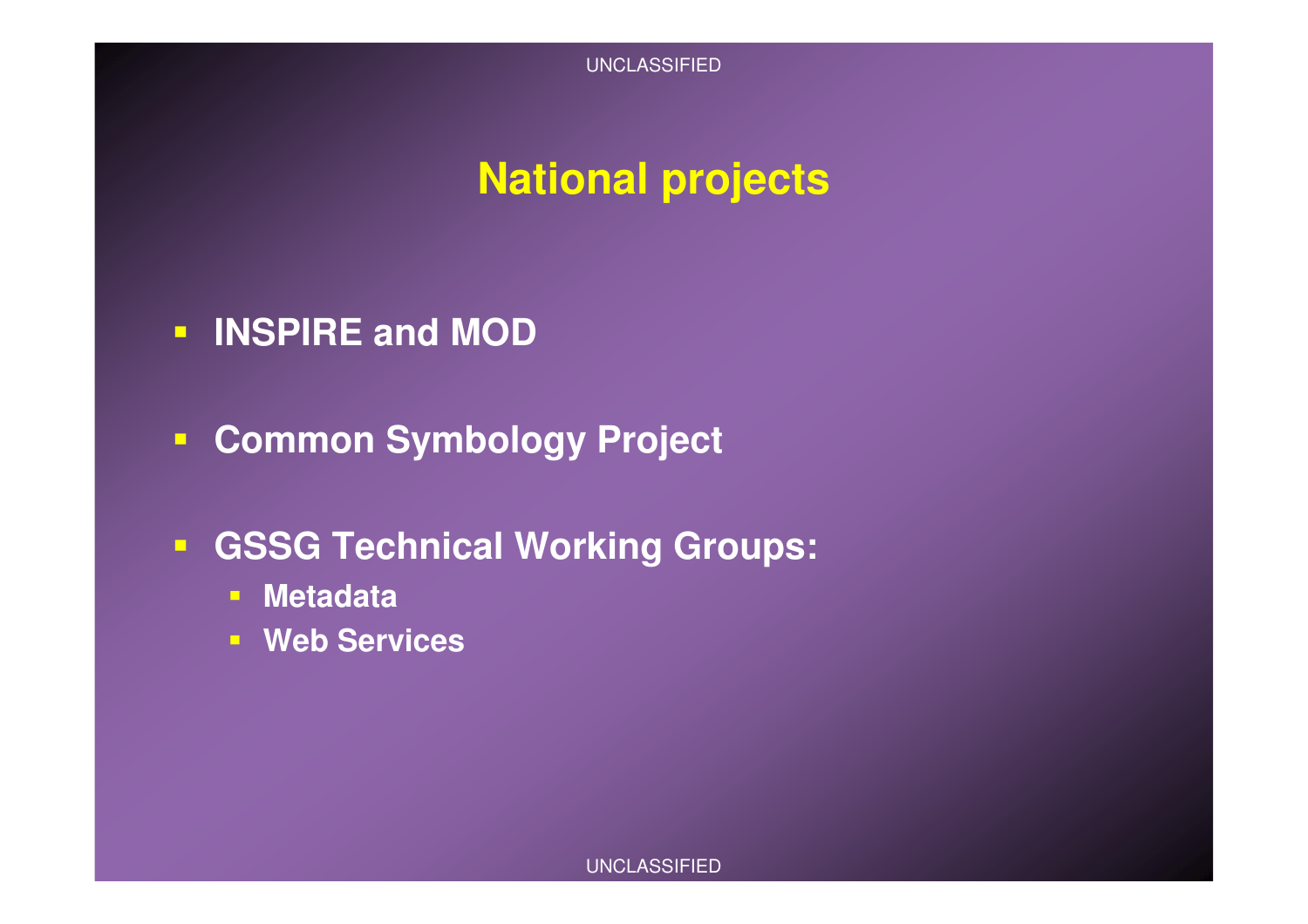## **Some current work**

# **International**

- $\blacksquare$  **Military Geographic Information and Documentation (MGID)**
- $\blacksquare$  **Multinational Geospatial Co-Production Programme (MGCP)**
- **Portrayal**
- **Features and attributes**
- $\Box$  : **Metadata**
- **NATO CoreGIS**
- $\Box$  **National**
	- **JSP 465 –Geospatial Information Policy for UK Defence**

#### UNCLASSIFIED